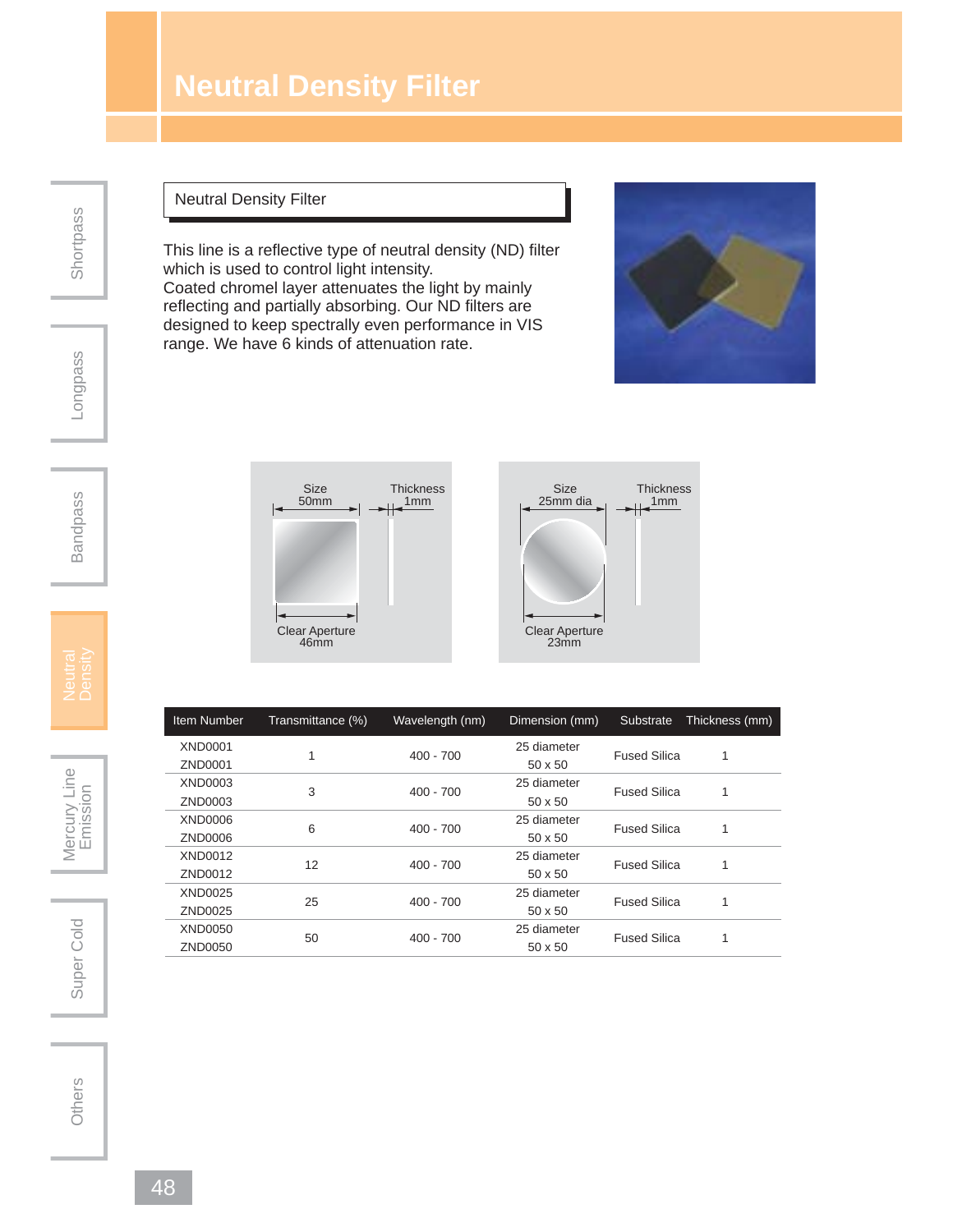





49

Others